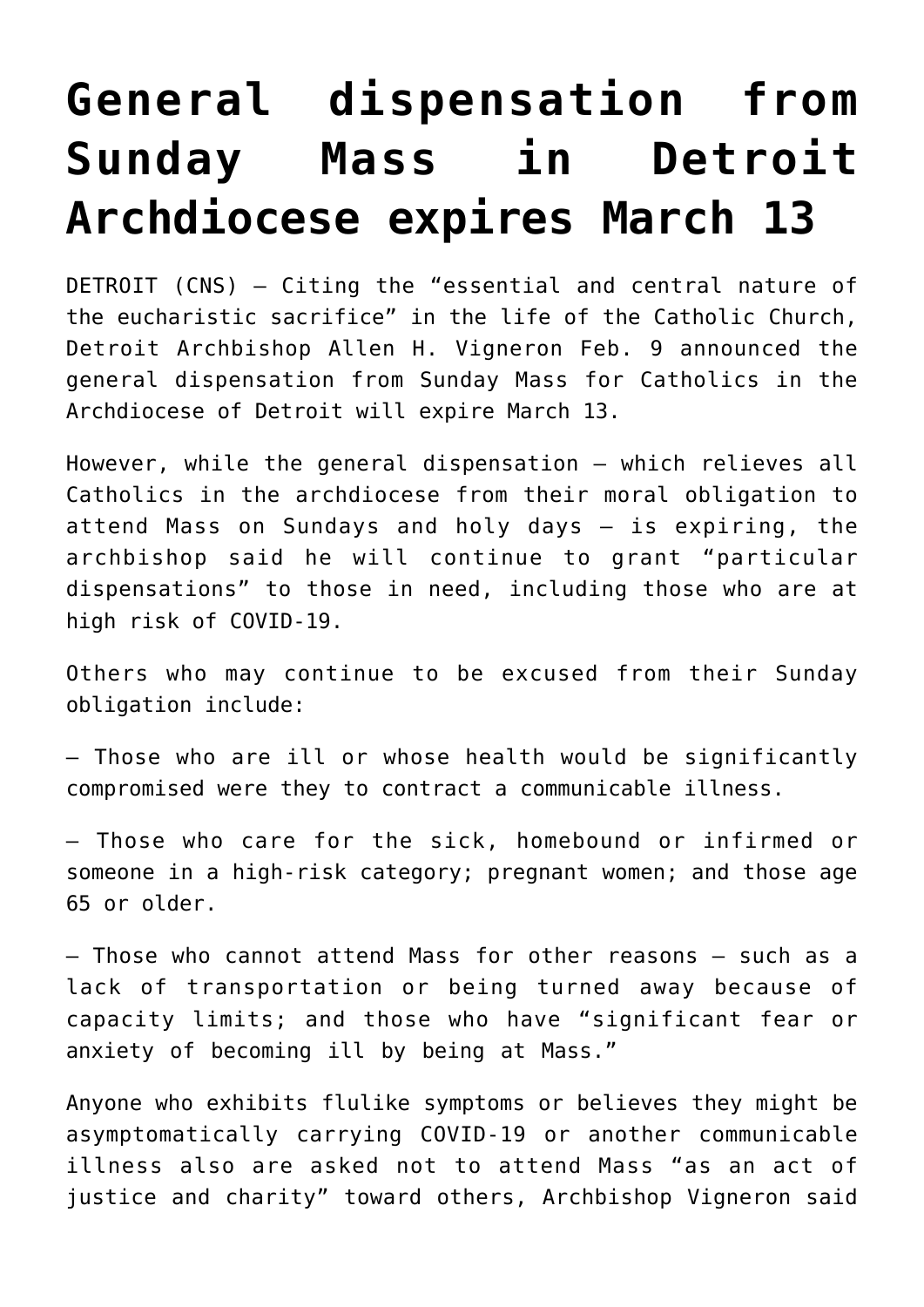in a letter to the faithful.

"In allowing the general dispensation to expire, we welcome back to Mass all Catholics who have already been engaged in other activities that would present a similar or greater risk of exposure, such as eating out at restaurants, traveling, partaking in nonessential shopping and widening one's circle of contacts," the archbishop wrote. "These individuals should also prepare to return to Mass in recognition of its preeminence in our lives as Catholics."

The end of the general dispensation was originally set to expire on Ash Wednesday, Feb. 17, but it comes exactly a year after it was implemented March 13, 2020, when the coronavirus pandemic broke out in southeast Michigan.

Public liturgies were suspended for two months in the immediate aftermath, after which parishes began adopting rigorous cleaning, masking and social-distancing policies.

Since then, churches have restricted capacity and offered livestream Masses in an effort to limit the virus' spread.

While livestream Masses will still be offered and serve as "a means to help Catholics nourish their souls when they could not be present for Mass, we must remember that it cannot become the norm," Archbishop Vigneron said.

"God did not come to us virtually. He came to us — and continues to come to us — in the flesh," he said. "As Catholics, unmediated contact with the real presence of the flesh and blood of Our Lord in offering this sacrifice to the Father is irreplaceable and essential."

Masses will continue to be limited to 50% capacity, and all masking and distancing requirements will remain in force. To accommodate a potential increase in attendance, the archbishop asked pastors to consider adjusting their Mass schedules "to make it easier for as many of the faithful as possible to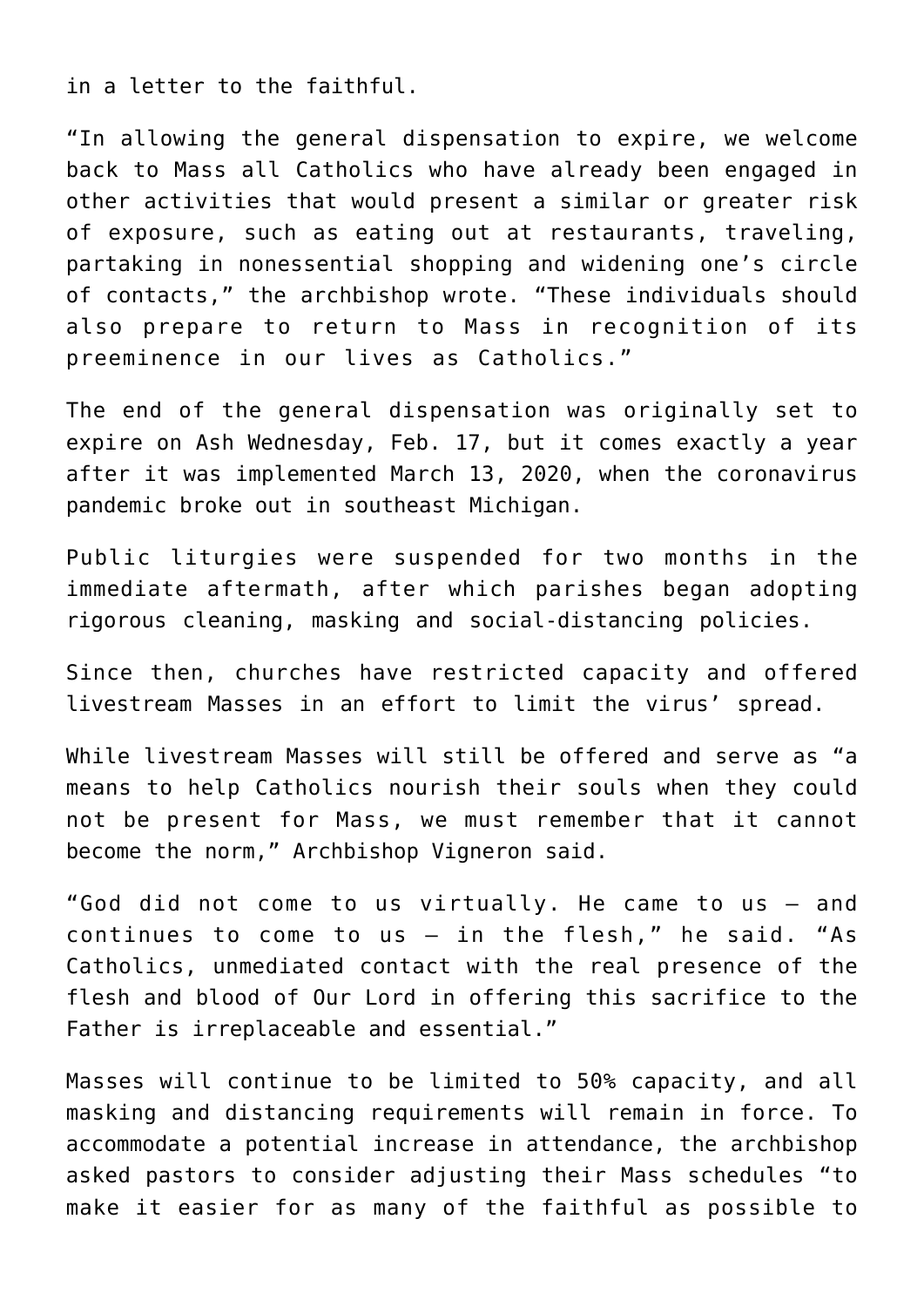attend Mass while still practicing social distancing during the approaching Lent and Easter seasons."

While the pandemic continues, the rate of infection in Michigan appears to have slowed in recent weeks. Last week, the state reported 8,407 cases and 293 deaths — the lowest weekly total since early October. Federal officials estimate about 10% of Americans so far have received a COVID-19 vaccine dose.

Archbishop Vigneron offered his "sincere gratitude" for the "first-rate precautionary measures" parishes, pastors and schools have taken to keep parishioners and students safe.

"We know that there remains the concern for spread of infection, particularly among the winter months when we live indoors to a greater degree. All of us must remain vigilant to limit its spread, particularly among those most vulnerable," the archbishop said.

Since March 2020, Catholic parishes and schools have been remarkably successful in limiting the coronavirus' spread, with few parish or school-related outbreaks reported.

The decision to return to Mass "was not undertaken lightly," and each step in the archdiocese's pandemic response has been guided and informed by public health experts, Archbishop Vigneron said.

"The health and safety of our communities is and always will be paramount as we continue to closely monitor local conditions," he said.

Other Mass-related precautions, such as the offering of Communion under the species of bread alone and the emptying of holy water fonts, will also continue.

Archbishop Vigneron asked for the continued intercession of Our Lady of Lourdes, patroness of those who are ill and whose